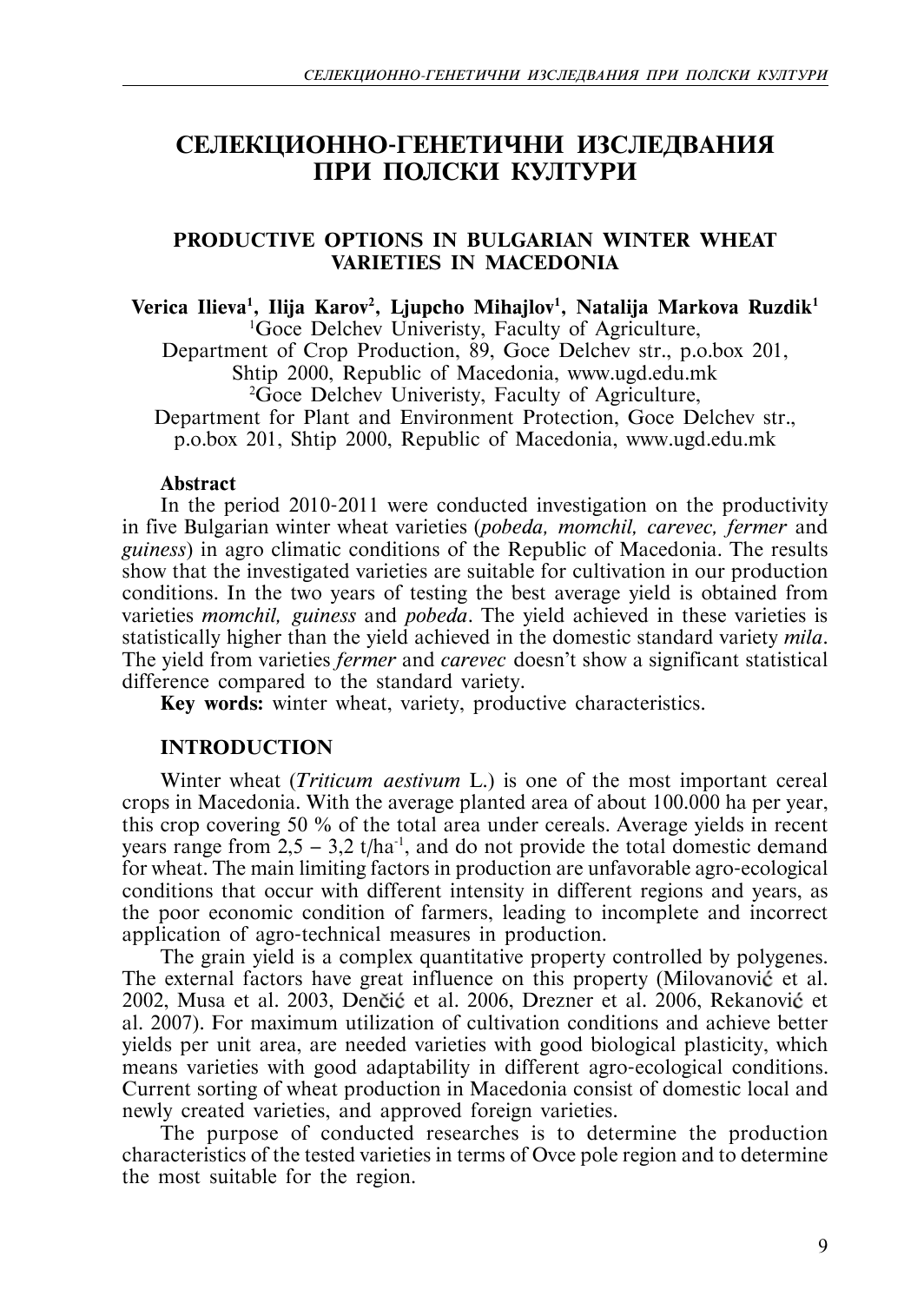#### **MATERIALS AND METHODS**

In this paper are examined the production opportunities of five Bulgarian varieties soft wheat in agro-ecological and production conditions in Macedonia. As a material were used varieties *pobeda*, *momchil*, *carevec*, *fermer* and *guiness*, which are a selection of Institute for Plant Genetic Resources Sadovo in Bulgaria, compared with domestic variety *mila*, selection of research center "Uniservis agro" Strumica, Faculty of Agriculture, University "Goce Delchev" — Stip. *Mila* variety is dominant domestic variety in sorting production in our country and from the Bulgarian varieties, variety *momchil,* starting from 2007, is on the national variety list as a foreign variety approved for production in Macedonia.

The researches were conducted during the vegetation period in 2010/2011 and 2011/2012, on the areas of the production unit "Uniservis agro" Faculty of Agriculture, University "Goce Delchev" — Stip, in Amzabegovo place.

The experiment was set by random block system, the size of experimental plots was  $5 \text{ m}^2$ , with three replications. Before sowing the experimental area was barley. Standard technology for production was applied, except the sowing, which is done after the optimal time, in early December. Fertilizer was applied at the rate of 76 kg/ha<sup>-1</sup> N, 30 kg/ha<sup>-1</sup> P<sub>2</sub>O<sub>5</sub> and 30 kg/ha<sup>-1</sup> K<sub>2</sub>O (200 kg/ha<sup>-1</sup> NPK 15:15:15 and 100 kg/ha<sup>-1</sup> Urea 46 %) before sowing, and  $92$  kg/ha<sup>-1</sup> N during spring nourishment (200 kg/ha<sup>-1</sup> Urea 46 %).

From this research is analyzed the grain yield and its main components, height of stem, length of spike, number of grains per spike and weight of 1000 grain. The following parameters were computed: the average value  $(X)$ , the error of mean  $(S_x)$  and the standard deviation (S).

The results were processed with the statistical program SPSS. The differences between varieties in terms of yield were tested by the LSD-test.

# **SOIL AND CLIMATIC CONDITIONS**

According to the obtained results of chemical analysis performed on the soil surface, the same belongs to the soil type smolnica with stable mechanical structure and favorable structure that provides optimal wet, air and heat mode. According to the chemical composition, the soil is well supplied with total nitrogen (0,98 mg/100 g soil), medium provided with readily available phosphorus  $(24.19 \text{ mg}/100 \text{ g soil})$  and highly secured by readily available potassium  $(74.1 \text{ mg})$ 100 g soil), whit a neutral to slightly basic pH reaction (pH in  $H_2O = 7$ , the KCL  $= 7,90$ . The content of humus in the surface layer is small  $(2,50 \text{ to } 2,79 \text{ %}).$ 

According to Filipovski et al. (1996), the Republic of Macedonia is divided into eight climate-vegetation — soil areas. Ovce pole valley, which includes the Amzabegovo place where are performed the researches (altitude 230 m), belongs to the second group with moderately continental and negative components of a Mediterranean climate. The openness of the valley from all sides also affects the specific climatic conditions, mostly on wind. Consequently of this, the valley is characterized by large temperature fluctuations and uneven arrangement of rainfall throughout the year.

The data in Figure 1 and 2 show that in the period of tests there are not registered extreme variations of temperature conditions, except for December, which at first year was characterized by much higher values compared to the second year of trials. The amount of precipitation is with negative schedule by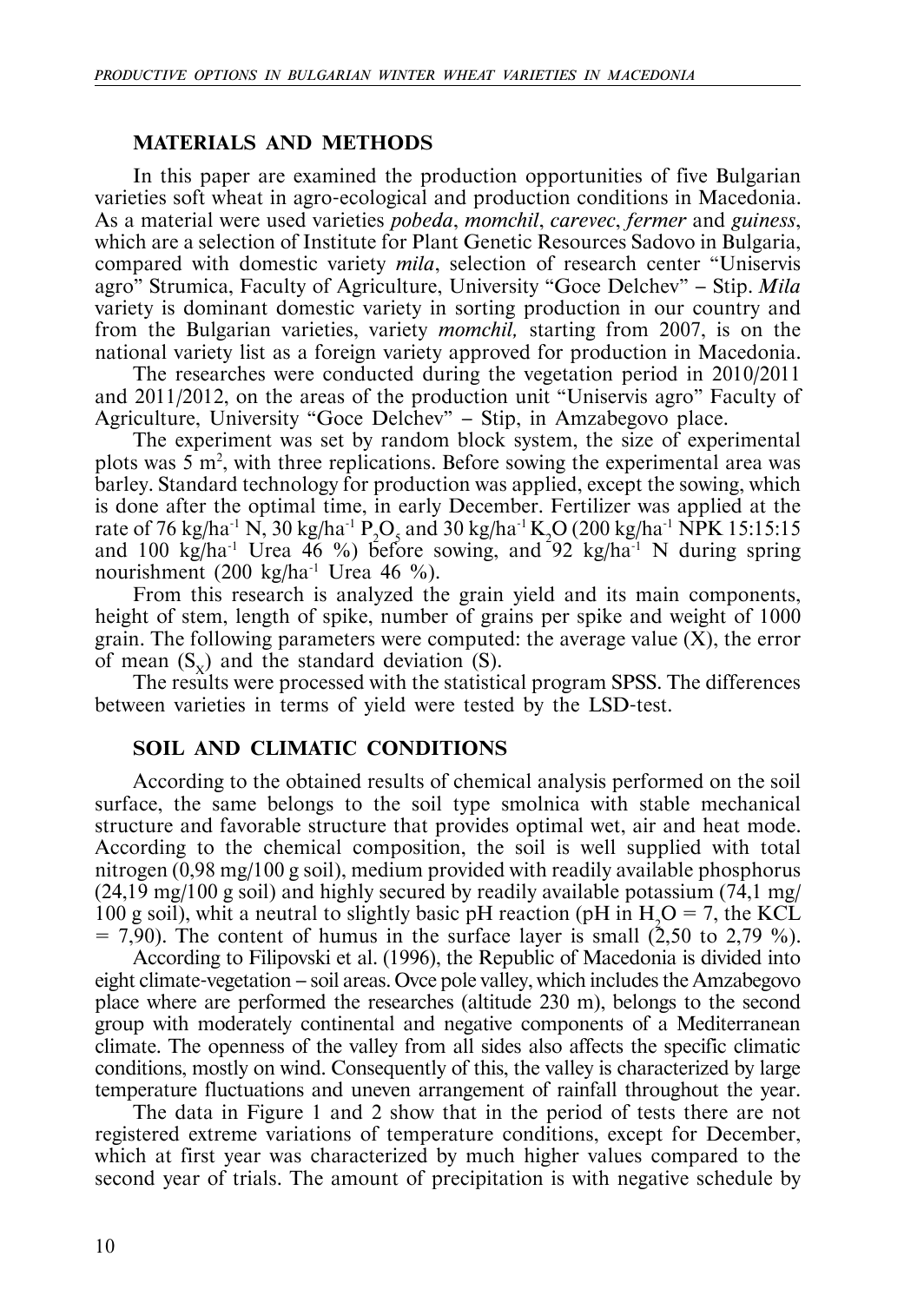

Figure 1. Walter climate diagram, 2010-2011



Figure 2. Walter climate diagram, 2011-2012

months. The driest month is November in the second year of trials. But particularly negative impact on yield have months March, April and June, which are relatively dry. A key role in the improvement of crops in both years of investigations had rainfall in May.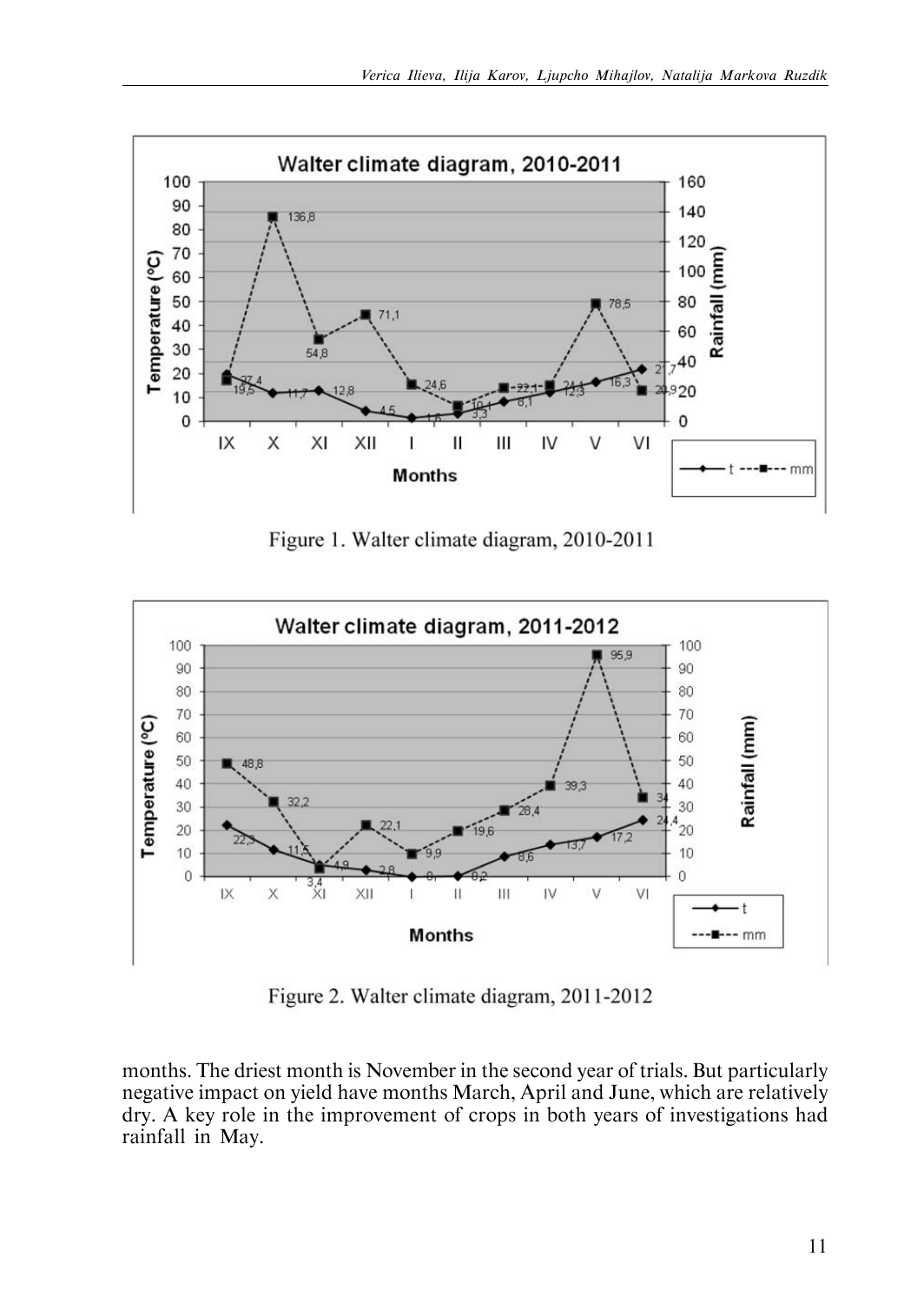# **RESULTS AND DISCUSSION**

Estimates of the value of a given variety are mainly based on assessment of its morphological — biological and production properties. High yield potential and good quality are the basic technological features to be recommended one variety of production. Special significance has their stability, ie the ability of a genotype in different agro-ecological conditions to maintain similar values for these properties, or to what extent the properties vary under the influence of year (Ilieva et all., 2008).

Average values of grain yield at examined varieties wheat grown in Ovce pole region during 2010/11 and 2011/12 are shown in Table 1. Analysis of the results shows that in the both years of tests, all tested varieties have a higher grain yield than the standard variety. The highest yield in both years was obtained from a variety *momchil*  $(5,733 \text{ t/ha}^1 \text{ in } 2010/11 \text{ and } 5,533 \text{ t/ha}^1 \text{ in } 2011/12)$ . After variety *momchil* follow: *guiness*, (5,667 t/ha<sup>-1</sup> in 2010/11 and 5,533 t/ha<sup>-1</sup> in 2011/12), *pobeda*, (5,333 t/ha<sup>-1</sup> in 2010/11 and 5,267 t/ha<sup>-1</sup> in 2011/12), *fermer* (5,067 t/ha<sup>-1</sup> in 2010/11 and 5,150  $t/ha$ <sup>1</sup> in 2011/12) and *carevec*, (4,867 t/ha<sup>1</sup> in 2010/11 and 4,833 t/ha<sup>1</sup> in 2011/12). The obtained average yield of standard variety *mila* amounts 4,600 t/ha<sub>1</sub> in 2010/ 11 and 4,533 t/ha<sup>-1</sup> in 2011/12.

| Property                        | Variety | 2010/2011 |       |       | 2011/2012 |       |       | Average |       |       |
|---------------------------------|---------|-----------|-------|-------|-----------|-------|-------|---------|-------|-------|
|                                 |         |           | s     | $S_X$ | Х         | S     | $S_X$ | Х       | S     | $S_X$ |
| Grain yield<br>$(t/ha^{-1})$    | Mila    | 4,600     | 0,600 | 0,346 | 4,533     | 0.503 | 0,290 | 4,566   | 0,047 | 0.033 |
|                                 | Pobeda  | $5.333**$ | 0,115 | 0,067 | $5.267**$ | 0.058 | 0,033 | 5,300   | 0,046 | 0,033 |
|                                 | Momchil | 5,733**   | 0,115 | 0.067 | 5,533**   | 0.058 | 0.033 | 5,633   | 0,141 | 0,100 |
|                                 | Carevec | 4,867     | 0,115 | 0,067 | 4,833     | 0,115 | 0.066 | 4,849   | 0,023 | 0,016 |
|                                 | Fermer  | 5,067     | 0,115 | 0,067 | $5,150*$  | 0,132 | 0.076 | 5,108   | 0,058 | 0,041 |
|                                 | Guiness | $5.667**$ | 0,115 | 0,067 | 5,533**   | 0,208 | 0,120 | 5,599   | 0,094 | 0,066 |
| Level of<br>importance<br>(LSD) | 2010/11 | 0.05      | 0.512 |       |           |       |       |         |       |       |
|                                 |         | 0.01      | 0,729 |       |           |       |       |         |       |       |
|                                 | 2011/12 | 0.05      | 0.468 |       |           |       |       |         |       |       |
|                                 |         | 0.01      | 0.665 |       |           |       |       |         |       |       |

Table 1. Average values of grain yield of wheat varieties tested (2010-2012)

Higher yield at varieties *momchil, guiness* and *pobeda*, is statistically significantly higher than standard variety, for both tested levels of importance in both experimental years. The yield of the variety *fermer* is statistically significant higher only for the level of probability 0,05 in 2011/12. At variety *carevec* positive difference terms to standard variety is not statistically significant in both years of researches. *Guiness* variety is suitable for growing in dry conditions (Mangova & Kolev, 2011).

In table 2 are given the obtained results of the examination of some of the major structural components of yield.

The plant height is significant property because the high varieties in most cases are more inclined to loading. In these studies all examined varieties are higher than the standard variety. In average, plant height ranges from 95,58 cm in variety *carevec* to 110,33 cm in variety *pobeda*, in 2010/11 and 96,83 cm also at the variety *carevec* to 115,07 cm in variety *pobeda*. In both years of testing not observed loading in the tested varieties.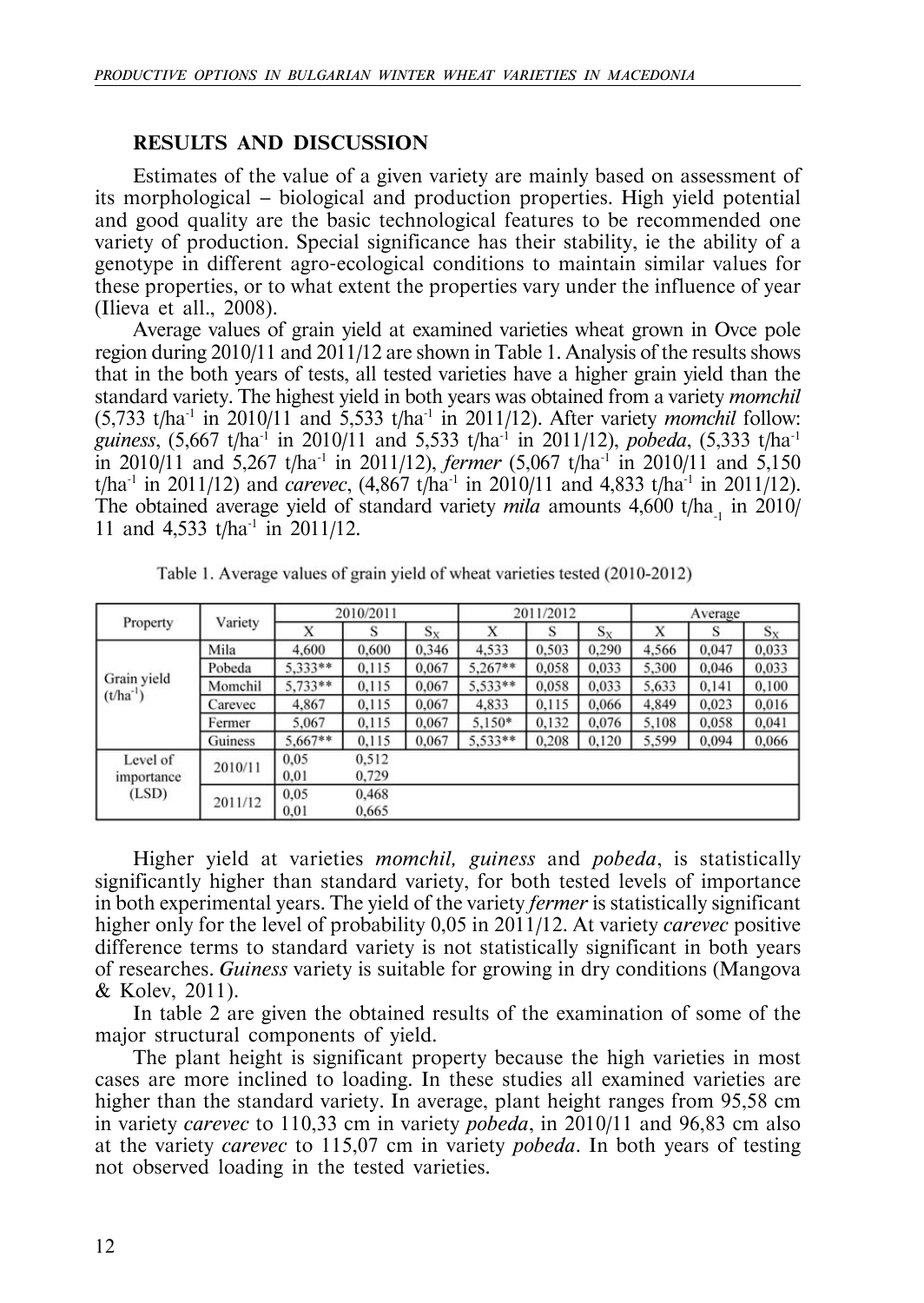| Properties                    | Veriety | 2010/2011 |      |       | 2011/2012 |       |       | Average |      |       |
|-------------------------------|---------|-----------|------|-------|-----------|-------|-------|---------|------|-------|
|                               |         | X         | S    | $S_X$ | Х         | S     | $S_X$ | X       | S    | $S_X$ |
| Plant height<br>(cm)          | Mila    | 81,27     | 3,08 | 0,80  | 82,66     | 3,96  | 1,02  | 81,97   | 0.98 | 0,70  |
|                               | Pobeda  | 110,33    | 8,78 | 2,27  | 115,07    | 4,73  | 1,22  | 112,70  | 3,35 | 2,37  |
|                               | Momchil | 105,50    | 5,32 | 1,53  | 108,08    | 5,20  | 1,50  | 106,79  | 1,82 | 1,29  |
|                               | Carevec | 95,58     | 4,08 | 1,18  | 96,83     | 4,57  | 1,32  | 96,34   | 0.69 | 0,49  |
|                               | Fermer  | 103,17    | 3,04 | 0,88  | 105,92    | 3,42  | 0,99  | 104,55  | 1.94 | 1,38  |
|                               | Guiness | 105,33    | 4,85 | 1,25  | 101,20    | 7,40  | 1,91  | 103,27  | 2,92 | 2,07  |
| Spike length<br>(cm)          | Mila    | 10,00     | 0,65 | 0,17  | 10,53     | 0,74  | 0,19  | 10,27   | 0,70 | 0,18  |
|                               | Pobeda  | 9,40      | 0,63 | 0,16  | 9,33      | 0,82  | 0,21  | 9,37    | 0.05 | 0,04  |
|                               | Momchil | 8,87      | 1,13 | 0,29  | 8,73      | 0,70  | 0,18  | 8,80    | 0,10 | 0,07  |
|                               | Carevec | 10,20     | 0,56 | 0,14  | 9,33      | 0,96  | 0,25  | 9,77    | 0,62 | 0,44  |
|                               | Fermer  | 9.07      | 0,88 | 0,23  | 10,13     | 0,74  | 0,19  | 9.60    | 0,75 | 0,53  |
|                               | Guiness | 9,66      | 0,62 | 0,16  | 9,60      | 0.99  | 0,25  | 9.63    | 0.04 | 0,03  |
| Number of<br>grains per spike | Mila    | 31,20     | 6,23 | 1,61  | 29,93     | 5,28  | 1,36  | 30,57   | 0,90 | 0,64  |
|                               | Pobeda  | 39,40     | 8,34 | 2,15  | 47,66     | 10,50 | 2,71  | 43,53   | 5,84 | 4,13  |
|                               | Momchil | 36,87     | 6,83 | 1,76  | 31,93     | 5,91  | 1,53  | 34,40   | 3,49 | 2,47  |
|                               | Carevec | 29,13     | 9,03 | 2,33  | 31,40     | 5,36  | 1,38  | 30,23   | 0.98 | 1,13  |
|                               | Fermer  | 38,60     | 6,14 | 1,59  | 40,20     | 7,61  | 1,96  | 39,40   | 1,13 | 0,80  |
|                               | Guiness | 42,47     | 7,33 | 1,89  | 44,87     | 8,75  | 2,26  | 43,66   | 1,70 | 1,20  |
| 1000 grain<br>weight (g)      | Mila    | 43,97     | 4,72 | 2,73  | 40,35     | 4,36  | 2,52  | 42,16   | 4,54 | 2,62  |
|                               | Pobeda  | 44,97     | 2,00 | 1,15  | 40,91     | 5,78  | 3,34  | 42,94   | 3,89 | 2,25  |
|                               | Momchil | 49,91     | 2,73 | 1,57  | 50,64     | 1,35  | 0,78  | 50,27   | 2,04 | 1,18  |
|                               | Carevec | 46,55     | 2,83 | 1.64  | 43.88     | 3,65  | 2,11  | 45,21   | 3,24 | 1,87  |
|                               | Fermer  | 44,65     | 0,04 | 0,02  | 44,10     | 1,71  | 0.99  | 44,37   | 0,88 | 0,51  |
|                               | Guiness | 41,53     | 6,79 | 3,92  | 39,58     | 1.69  | 0,98  | 40,55   | 4,24 | 2,45  |

Table 2. Average values of observed traits with wheat varieties tested (2010-2012)

The greatest spike length in 2010/11 were characterized variety *carevec* (10,20 cm), and in 2011/12 standard variety *mila* (10,53 cm). *Momchil* variety has the smallest spike length in both years (8,87 cm in 2010/11 and 8,73 cm in 2011/ 12). The obtained results show inversely proportional relationship between grain yield and spike length.

Among the most important structural elements of yield are the number of grains per spike and 1000 grain weight. In 2010/11 the highest average number of grains per spike has a variety *guiness* (42,47), while in 2011/12 variety *pobeda* (47,66). According to the average values of the both years the most grains per spike has variety guiness (43,66), and the smallest variety *carevec*. The number of grains per spike in the standard variety *mila* amounts to 31,20 in 2010/11 and 29,23 in 2011/12.

Data for 1000 grain weight showed that in both years of testing, the variety *momchil* achieve the highest value for this property (49,91 g in 2010/11 and 50,64 g in 2011/12), compared to the other tested varieties. The smallest average value of 1000 grains as in the first and in the second year of tests has variety *guiness*  $(41.53 \text{ g} \text{ in } 2010/11 \text{ and } 39.58 \text{ g} \text{ in } 2011/12)$ . All tested varieties have greater mass of 1000 grains in the first year of researches, accept the variety *momchil*, which the mass of 1000 grains scored in the second year.

Analyzing all the results together, at some varieties may have noticed a certain distortion between some of the examined properties, especially between yield and other traits. Because the yield is characteristic of variety, whose values influence many other factors, the reason for this may be another factor or characteristic that has not been studied in this research (such as the number of plants and productive spike per unit area).